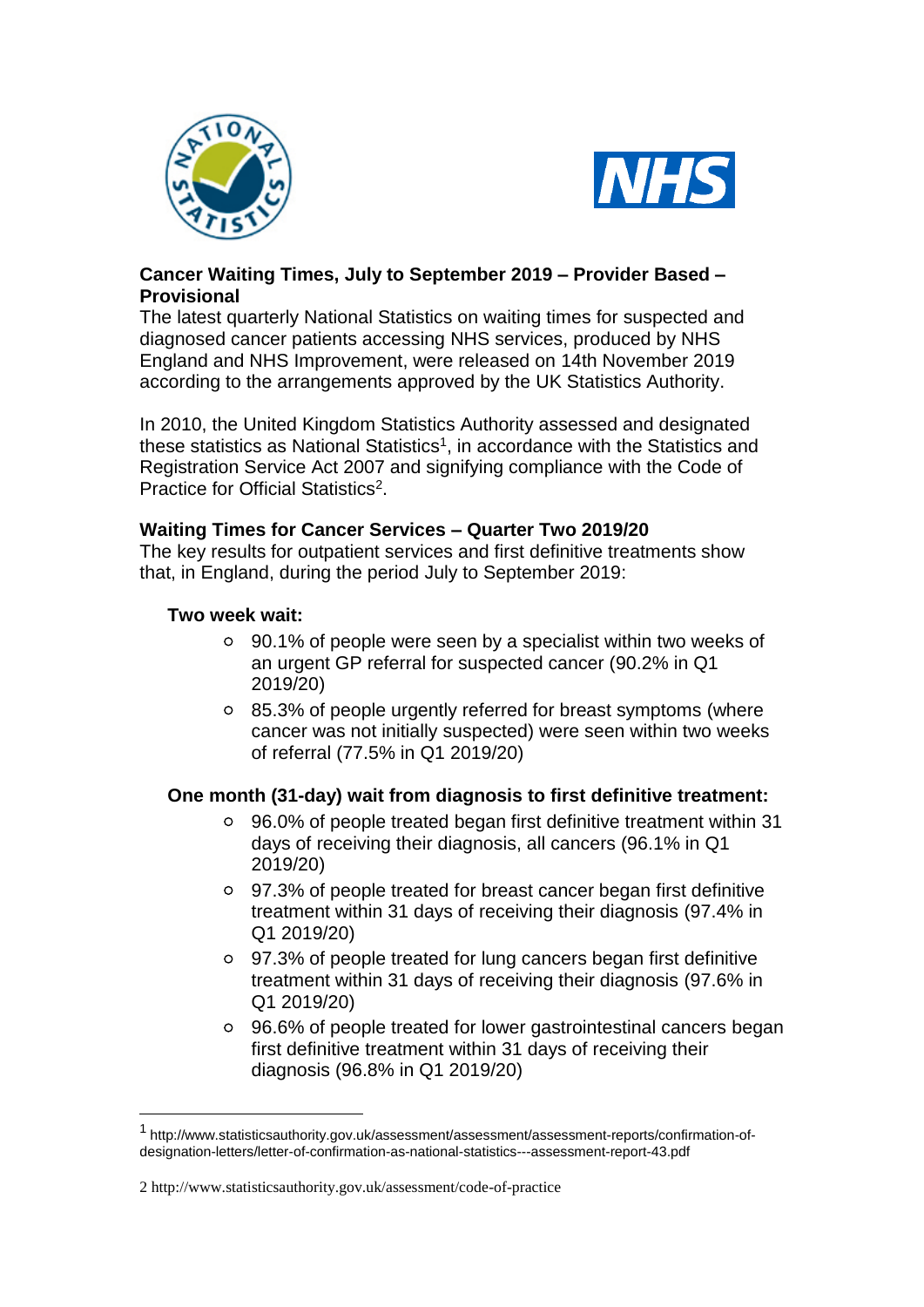- 93.2% of people treated for urological cancers began first definitive treatment within 31 days of receiving their diagnosis (92.5% in Q1 2019/20)
- 95.4% of people treated for skin cancers began first definitive treatment within 31 days of receiving their diagnosis (96.3% in Q1 2019/20)

## **Two month (62-day) wait from urgent GP referral to first definitive treatment:**

- 77.7% of people treated began first definitive treatment within 62 days of being urgently referred for suspected cancer by their GP, all cancers (77.8% in Q1 2019/20)
- 88.6% of people treated for breast cancers received first definitive treatment within 62 days of being urgently referred for suspected cancer by their GP (89.0% in Q1 2019/20)
- 66.3% of people treated for lung cancers received first definitive treatment within 62 days of being urgently referred for suspected cancer by their GP (68.0% in Q1 2019/20)
- 68.1% of people treated for lower gastrointestinal cancers received first definitive treatment within 62 days of being urgently referred for suspected cancer by their GP (68.5% in Q1 2019/20)
- 71.7% of people treated for urological cancers (excluding testicular cancer) received first definitive treatment within 62 days of being urgently referred for suspected cancer by their GP 70.8% in Q1 2019/20)
- 93.5% of people treated for skin cancers received first definitive treatment within 62 days of being urgently referred for suspected cancer by their GP (95.2% in Q1 2019/20)

# **62-day wait extensions**

- 82.7% of patients began first definitive treatment within 62 days of a consultant's decision to upgrade their priority, all cancers (82.9% in Q1 2019/20)
- 86.7% of people began first definitive treatment for cancer within 62 days of referral from an NHS cancer screening service, all cancers (87.4% in Q1 2019/20)

The key results for waiting times for second or subsequent treatment show that, in England, during the period July to September 2019:

# **31-day wait for subsequent treatment:**

- 91.3% of people began treatment within 31 days where the subsequent treatment was surgery (91.6% in Q1 2019/20)
- 99.2% of people began treatment within 31 days where the subsequent treatment was an anti-cancer drug regimen (99.2% in Q1 2019/20)